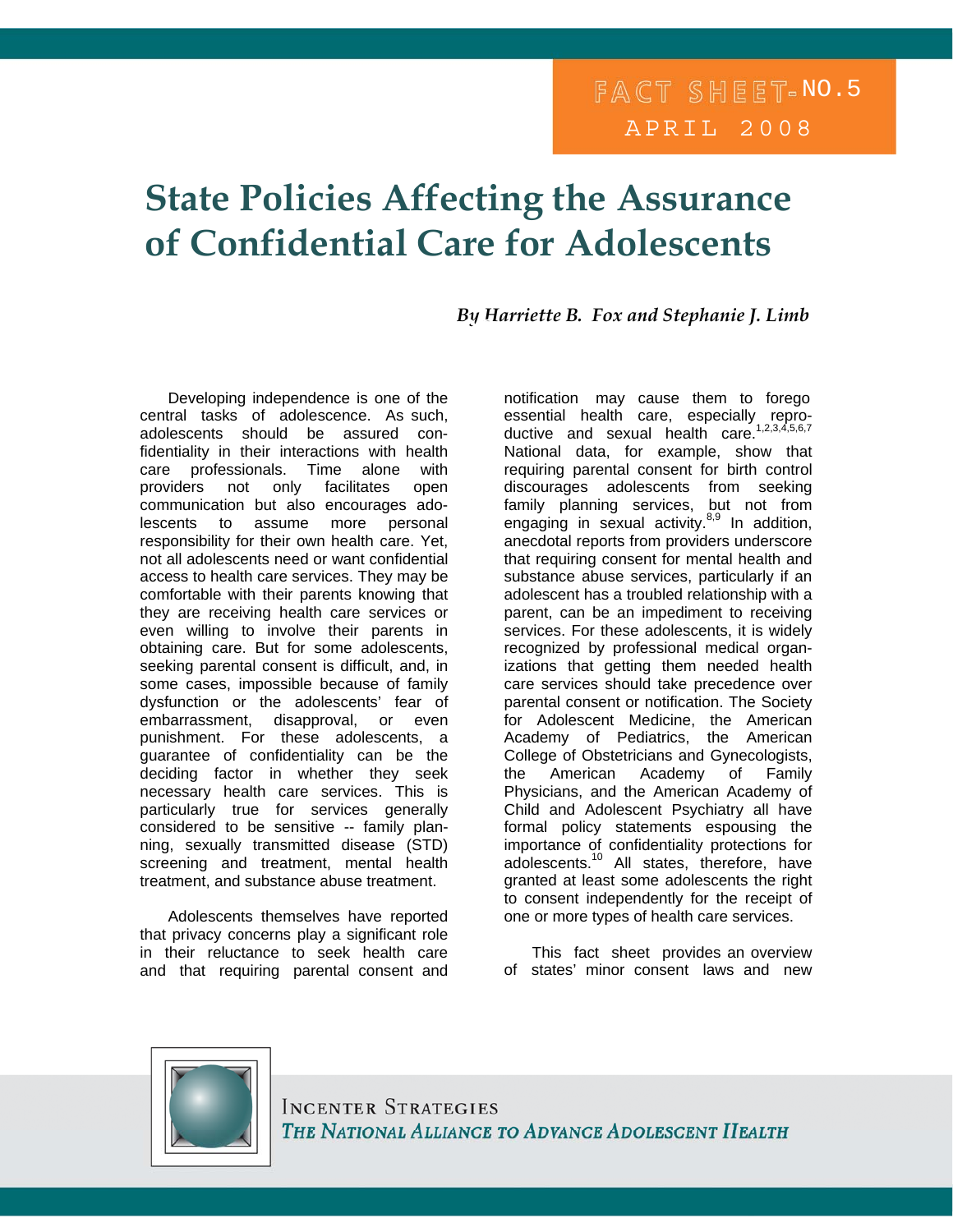information on the use of explanation of benefit (EOB) statements by state Medicaid agencies and their contracting managed care organizations. It explains how and why EOBs are used and addresses the implications of these policies for adolescents and for providers.<sup>11</sup>

#### *Minor Consent Laws Vary Widely by State*

 Individual states establish the age at which adolescents reach majority, becoming adults who are able to make their own legal decisions, including those about health care. While four states have established 19 or 21 as this age, all others have established 18 as the age of majority. Adolescents under age 18, therefore, are generally considered minors who require parental consent before receiving any health care services.

 Both federal and state laws, however, make exceptions, authorizing minors to consent to one or more types of health care services. Federal law allows minors to receive family planning services without parental consent at Title X-funded family planning clinics<sup>12,13</sup> and also from participating Medicaid providers.14 In addition, laws in all states explicitly give certain minors the right to consent to specific services that might include general medical care and sensitive services.

Our analysis of minor consent statutes in 2008 shows that 27 states allow some minors the right to consent independently for general medical care, an important factor for adolescents who need to access all health care services on their own. There is only one state in which all adolescents may consent on their own for general medical care, although there are three in which adolescents over a certain age -- 14, 15, or 16 -- may consent.15 The other 23 states permit minor consent only for adolescents

who meet specific criteria, which, depending on the state, might include adolescents who are high school graduates, serving in the military, pregnant, married, or legally emancipated from their parents. Minor consent protections for general medical care are absent in the remaining 24 states, but adolescents who are legally emancipated, married, or serving in the military are usually able to consent for general medical care, irrespective of explicit authority granted under minor consent statutes.<sup>16</sup>

 With respect to sensitive services, all states allow minor consent for at least one service, typically for adolescents who are 12 or older. Research conducted by the Guttmacher Institute in 2008 shows that, only 15 states, including the four mentioned above, grant minors the right to consent for four key sensitive services -- family planning, STD screening and treatment, outpatient mental health treatment, and substance abuse treatment. Minor consent for STD services is permitted in all states, although the age of consent is 14 in five states and 16 in one. Minor consent for substance abuse treatment is authorized in the vast majority of states, but for family planning services and also for outpatient mental health services, is permitted in only about half of the states.<sup>17</sup> Also, about twothirds of the states that allow minors to consent for mental health care allow minors to consent for psychotropic medications.<sup>18</sup> Although we found that minor consent laws in a small number of states require parental notification, it is usually limited to particular circumstances -- an HIV diagnosis, receipt of a prescribed psychotropic medication, or at a specified point in the course of mental health or substance abuse treatment.<sup>19</sup> A few other states require only that providers make reasonable efforts to engage parents in the adolescent's treatment.<sup>20</sup>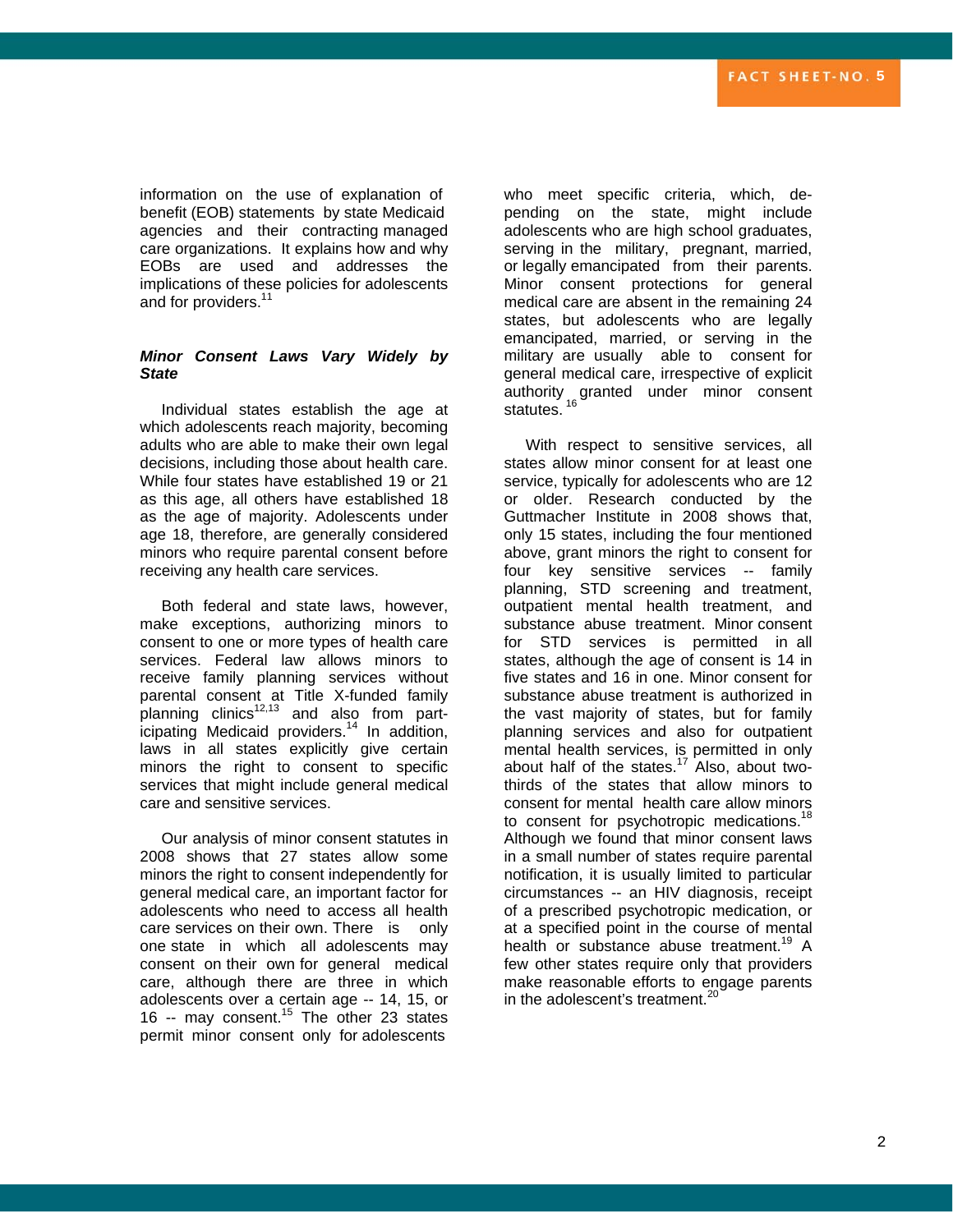### *Private and Public Insurance Practices Often Negate Confidentiality Protections*

 Importantly, however, even where parental notification is not required, the right to consent independently for services is not sufficient to quarantee confidentiality. Administrative and billing practices used by Medicaid and private insurers may eviscerate the confidentiality protections made possible by minor consent laws. The major problem is the practice of mailing home EOB statements to publicly insured individuals or privately insured policy holders. These statements can violate adolescents' confidentiality even where the right of minors to consent for certain services is afforded by federal or state law. Because EOBs generally list the recipient's name, services provided, a description of the services, dates of service, and providers' information, parents reading these statements would then have knowledge of services an adolescent received, regardless of whether the adolescent consented independently.

 Commercial and public insurers have different EOB policies. Commercial insurers routinely send EOBs to the policy holder, as required by insurance regulations in almost all states. State Medicaid programs are not required by state or federal law to send EOBs, but our survey of state Medicaid agency staff found that states do send them for fee-for-service recipients, although their contracting managed care organizations (MCOs) generally do not. $21$  With respect to the State Children's Health Insurance Program (SCHIP), we found that policies appear to vary depending on the type of program (Medicaid or non-Medicaid) and whether Medicaid or another agency, such as the state department of insurance or a private insurer, administers the program. For adolescents enrolled in Medicaid SCHIP expansions (32 states), the EOB policies followed by state Medicaid agencies and

their MCOs would apply. For those in separate SCHIP programs  $(37 \text{ states})$ ,<sup>2</sup> EOBs would not be sent by Medicaid or any other administering agency.<sup>23</sup> They would only be sent by participating MCOs in programs administered by agencies other than Medicaid; in these programs, SCHIP enrollees are essentially incorp-orated into commercial MCOs.

#### *EOBs for Medicaid Services Are Not Mailed Routinely*

 In nearly all states, the confidentiality of Medicaid-insured adolescents would be compromised if either the MCOs in which they were enrolled or the Medicaid agencies themselves mailed EOBs home. Perhaps contrary to expectations, we found that adolescents enrolled in MCOs are not likely to have their confidentiality protections violated. Medicaid MCOs typically have broad discretion in determining their EOB policies. States, as federally mandated, require MCOs to send EOBs whenever a claim for service has been denied, $24$  but only three of the 42 states responding to our survey reported requiring their participating MCOs to send EOBs routinely for all covered services, while only one state (Minnesota) reported prohibiting MCOs from mailing EOBs for sensitive services. The other states provide no directives to MCOs regarding the use of EOBs. Yet, based on our interviews with six large national commercial health plans serving the Medicaid population and six nonprofit plans with predominantly public enrollment, it appears that Medicaid MCOs do not send EOBs to Medicaid enrollees except as required by the state.<sup>25</sup>

 In the vast majority of states, Medicaidinsured adolescents who are not enrolled in MCOs but are enrolled in primary care case management systems (PCCMs) or are otherwise receiving services on a fee-for-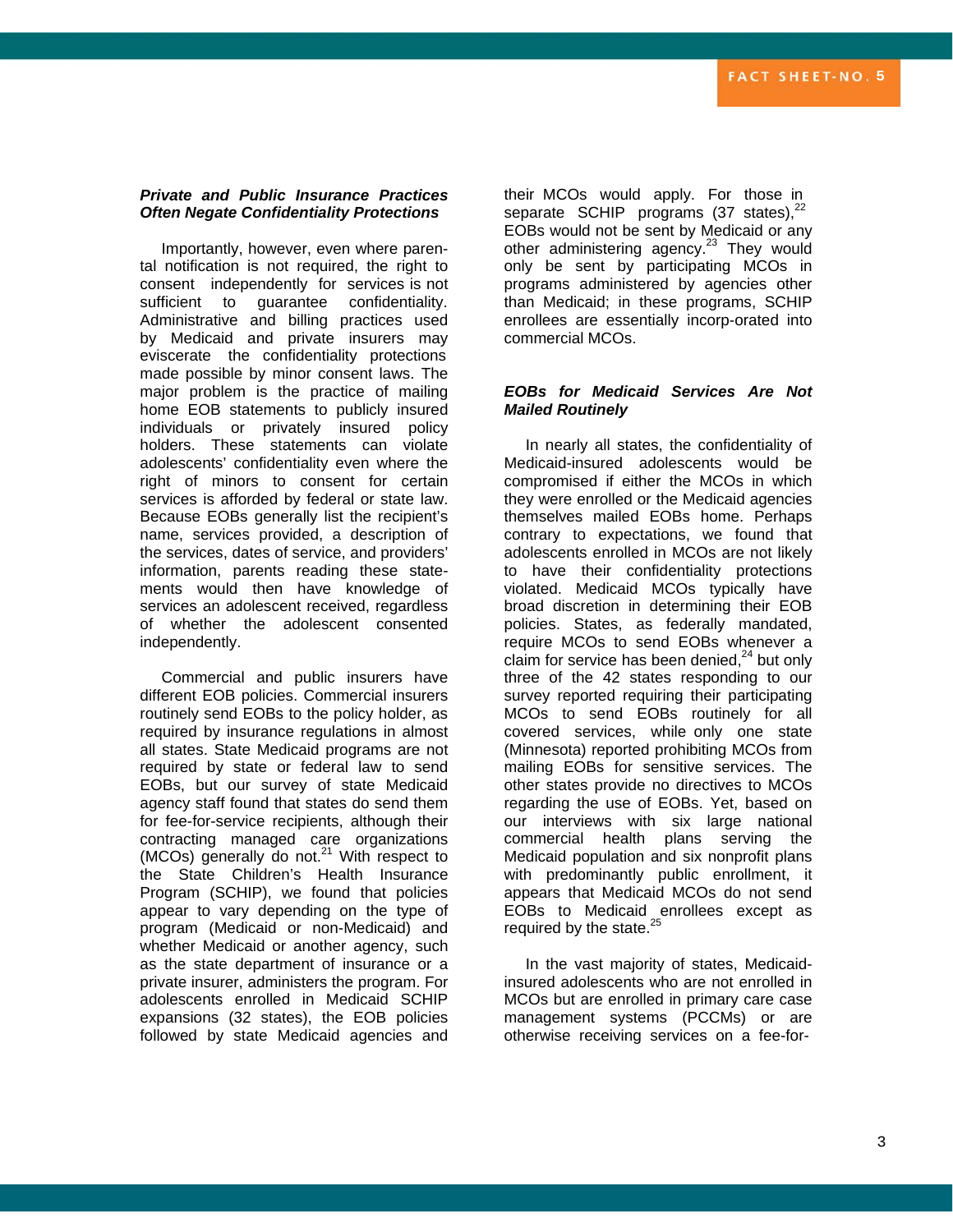service basis have less assurance of confidentiality protections. State Medicaid agencies have sole discretion in determining whether to mail EOBs, and the vast majority have chosen to do so. Among the 42 states responding to our survey, we found 37 states, 88%, in which EOBs are mailed home by the state Medicaid agency. The other five states include three (Arizona, Georgia, and Texas) that do not send EOBs or similar documents but two others that have a mandatory MCO enrollment policy and are among the three states requiring their MCOs to send EOBs routinely.

EOBs are used by state Medicaid agencies in an effort to comply with the federal verification regulation enacted to combat fraud. According to CMS, EOBs *per se* are not federally required but are viewed by states as a simple and inexpensive method of verifying services. The regulation requires only that states "have a method to verify whether services reimbursed by Medicaid were actually furnished to recipients."26 The actual method to be used is not specified. There are other means of complying with the regulation -- including retrospective provider record reviews and site visits -- that do not compromise patient confidentiality.

 Importantly, we found that state agencies do not send EOBs every time a provider files a claim. Rather, each month or quarter, a small sample of recipients -- 400 to 500 - are sent an EOB, or a similar document like the Recipient Explanation of Medical Benefits (REOMB) or a Medical Service Verification letter. These statements list the services provided and request that the recipient confirm receipt of the services. Our analysis shows that, while about half of the 42 states reported sending the statements directly to the adolescent, the other half reported sending them to the parent or head of the household.

Recognizing that EOBs can violate recipients' confidentiality, many states have policies in effect to exclude certain services. Unlike minor consent laws, however, these policies are not designed specifically with minors' health care needs in mind; rather, they apply to all Medicaid enrollees. Family planning services are the most commonly excluded, while many fewer states exclude STD services, mental health services, and substance abuse treatment services, $27$  as shown in Figure 1. Interestingly, no state excludes from EOB mailings all four sensitive services important for adolescents.

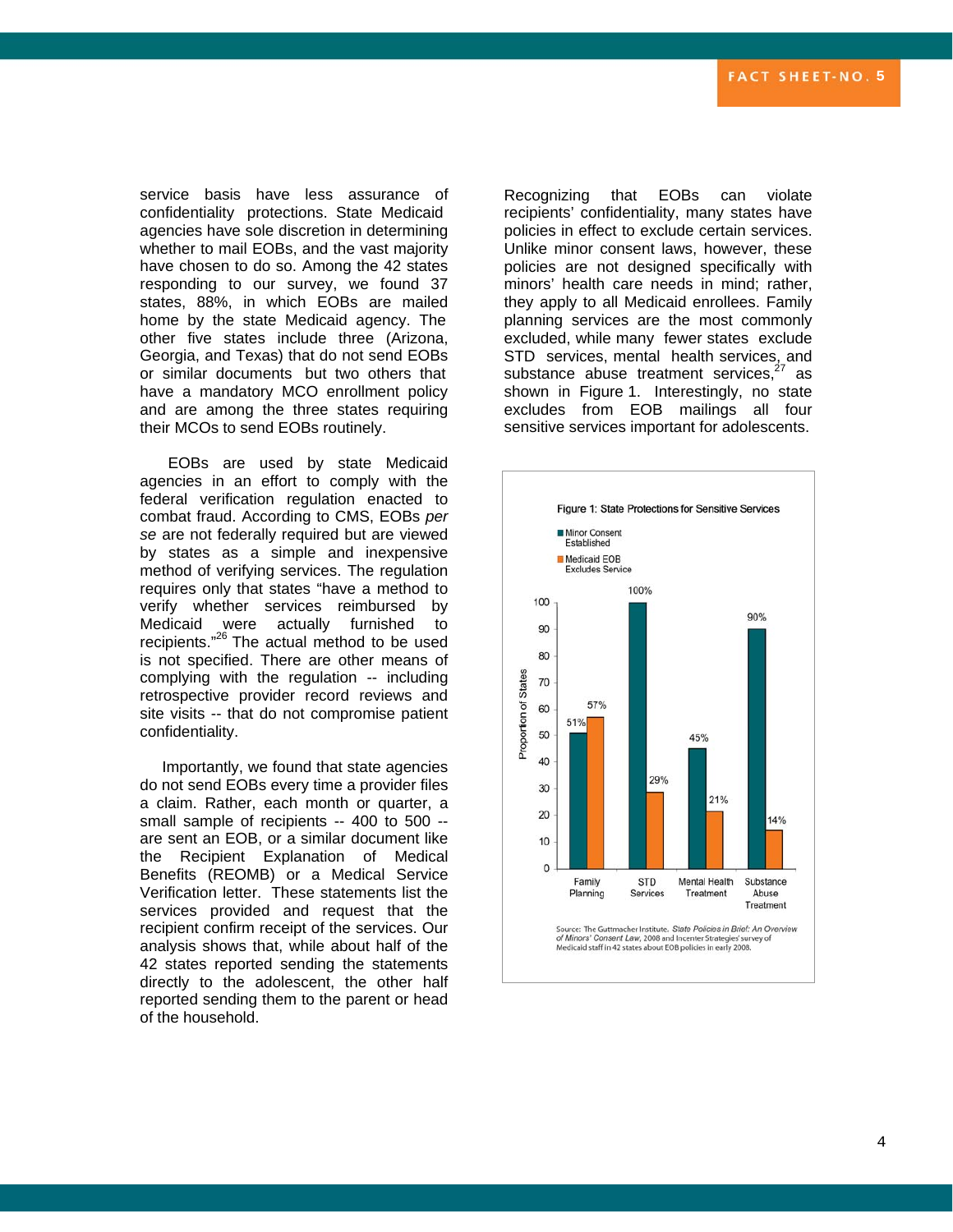#### *Aligning Medicaid Policies to Ensure Confidentiality*

To maintain confidentiality protections afforded under federal and state law, the services for which minors are able to consent would need to be excluded from EOB mailings by states and participating MCOs. We found, however, that only one state (Florida) has fully aligned its minor consent laws with its EOB policies, excluding from EOBs all of the services for which adolescents can consent independently under state law. In the majority of states, there appears to be little consistency between state minor consent laws and the exclusion of particular services from EOBs. Moreover, most states' EOB policies fail to account for the federal confidentiality protections established for adolescents receiving family planning services from Medicaid providers, including Title X providers.

Yet, where policies are aligned for specific services, confidentiality for family planning is most likely to be protected. In 11 states, adolescents are assured confidential access to family planning services. These 11 states allow minor consent for family planning services and also exclude them from EOB mailings. The assurance of confidential access to the other sensitive services is less common -- only nine states align their consent laws and EOB policies for STD services, only four states align them for mental health services, and only three states align them for substance abuse treatment services.

 As a result of these policy inconsistencies, even in the states with broad minor consent laws, an adolescent's confidentiality would be compromised if he or she were selected for an EOB mailing. In fact, among the 15 states that allow minor consent for the four sensitive services important for adolescents, none have

structured their EOB policies so as to assure adolescents' confidentiality for all four services, with three states having no EOB confidentiality protections at all.

Adolescents are not the only ones who are negatively affected by these practices. Providers also are affected when health insurance practices interfere with the delivery of confidential care. Providers concerned about their adolescent patients' confidentiality are likely to be reluctant to bill for sensitive services, knowing that the Information could be disclosed to an adolescent's parent if the adolescent were included in the EOB sample. As a result, some providers either modify the billing code used $^{28}$  or forego reimbursement entirely.<sup>29</sup> They may also refer adolescents to family planning clinics or public health department STD clinics that can guarantee confideentiality, but this canundermine the delivery of integrated care and lead to fragmentation of services.

#### *Conclusions*

 Minor consent laws are imperative if adolescents are to be able to seek sensitive health care services independently. These laws exist to ensure that adolescents receive services that are vital to their health. Without such laws in place, adolescents might feel compelled to forego services. All states have recognized the importance of minor consent for sensitive services and allow it for at least one service -- STD screening and treatment. Many more states might consider expanding minor consent to mental health and family planning services, particularly in light of data showing high rates of mental, behavioral, and emotional problems among adolescents and a teenage pregnancy rate that is consistently higher than that of most other industrialized countries.<sup>30</sup>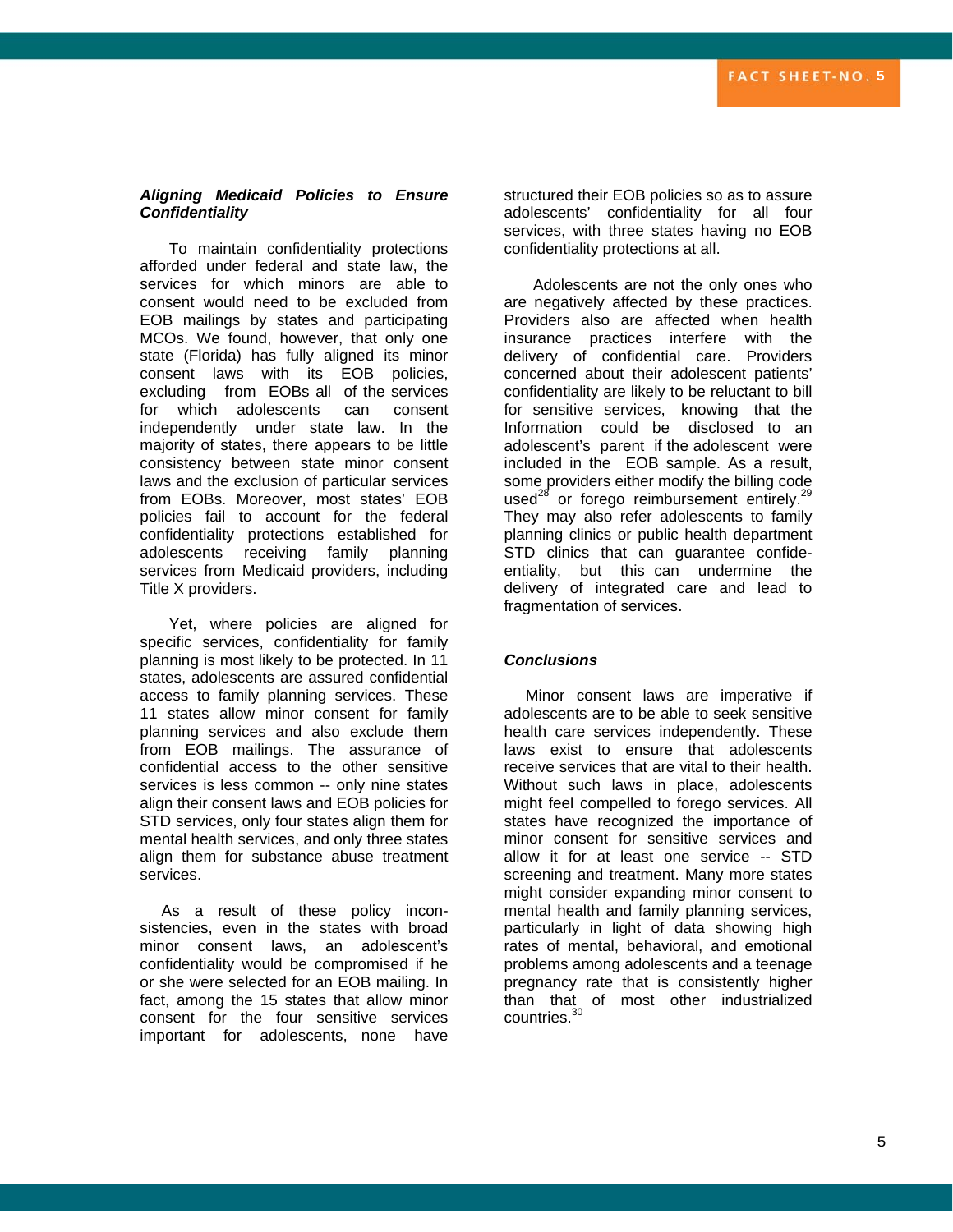Equally important to preserving adolescent confidentiality is ensuring that Medicaid administrative practices do not inadvertently divulge adolescents' service use. The U.S. General Accountability Office (GAO) has put Medicaid on its list of government programs that are at "high risk" of fraud, waste, and abuse, and state Medicaid agencies commonly use EOBs or similar documents in an effort to combat fraud. Yet, for a variety of reasons, the effectiveness of the EOB and similar documents as fraud detection tools is questionable. States process millions of Medicaid claims each month, but EOBs are sent to a very small sample of recipients. In addition, some states have reported that most EOBs do not get returned and those that do are often in error. Further, many EOB recipients call their providers with questions about the statements, thus alerting the provider and undermining efforts to detect possible fraud.

States seeking to safeguard adolescents' confidentiality can comply with the federal verification regulation through other means, including retrospective provider record reviews and site visits. In states that perceive these techniques to be too costly or complex and prefer to rely on the EOB, every effort should be made to exclude the services for which minor consent is allowed under federal and state law.

#### **Acknowledgements**

 The authors are extremely grateful to the staff from CMS, the American Academy of Pediatrics, managed care organizations, and state Medicaid agencies who responded to our questions. We also gratefully acknowledge our reviewers: Abigail English from the Center for Adolescent Health and the Law, Rachel Gold from the Guttmacher Institute, Rebecca Gudeman from the National Center for Youth Law, and Joan Henneberry from the Colorado Medicaid agency.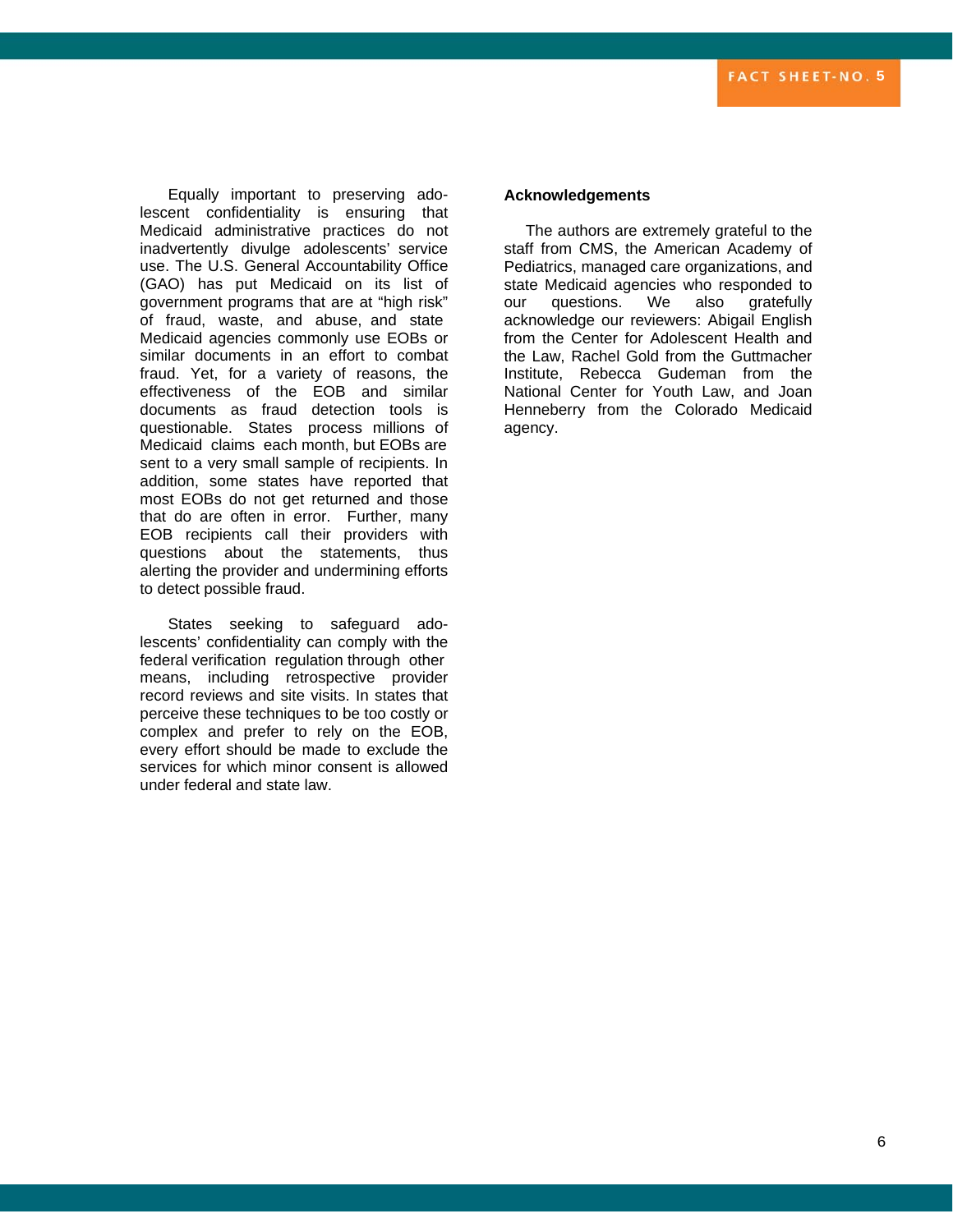#### **Endnotes**

1 Ford CA and English A. Limiting confidentiality of adolescent health services. What are the risks? *Journal of the American Medical* 

*Association*. 2002; 288: 752-753.<br><sup>2</sup> Reddy DM, Fleming R, and Swain C. Effect of mandatory parental notification on adolescent girls' use of sexual health care

services. *Journal of the American Medical Association.* 2002; 288: 710-714.<br><sup>3</sup> Klein J, Wilson K, McNulty M, Kapphahn C, and Collins K. Access to medical care for adolescents: Results from the 1997

Commonwealth Fund Survey of the Health of Adolescent Girls. *Journal of Adolescent Health*. 1999; 25: 120-30.<br><sup>4</sup> Ford CA, Best DB, and Miller WC. Confidentiality and adolescents' willingness to consent to STD testing. *Ar Adolescent Medicine*. 2001; 155: 1072-3. 5

 Thrall JS, McCloskey L, Ettner SL, Rothman E, Tighe JE, and Emans SJ. Confidentiality and adolescents' use of providers for health information and for pelvic examinations. *Archives of Pediatric and Adolescent Medicine*. 2000; 154: 885-92. 6

<sup>6</sup> McKee MD, Fletcher J, Schechter CB. Predictors of timely initiation of gynecologic care for urban adolescent girls. *Journal of Adolescent Health*. 2006; 39: 183-91. 7

 Merzel CR, Vandevanter NL, Middlestadt S, Bleakley A, Ledsky R, and Messeri PA. Attitudinal and contextual factors associated with discussion of sexual issues during adolescent health visits. *Journal of Adolescent Health*. 2004; 35:108-15. 8

<sup>8</sup>Jones RK, Purcell A, Singh S, Finer LB. Adolescents' reports of parental knowledge of adolescents' use of sexual health services and their reaction to mandated parental notification for prescription contraception. *Journal of the American Medical Association*. 2005; 293: 340-348.

<sup>9</sup> Reddy, Fleming, and Swain, 2002.

10 Morreale MC, Stinnett AJ, and Dowling EC, eds. *Policy Compendium on Confidential Health Services for Adolescents, 2nd Edition*. Chapel Hill, NC: Center for Adolescent Health and the Law, 2005.

**<sup>11</sup>**More extensive analyses of state minor consent laws and judicial interpretations are available from the Guttmacher Institute ([www.agi.org\)](http://www.agi.org/), the Center for Adolescent Health and the Law ([www.cahl.org\)](http://www.cahl.org/), and the National Center for Youth Law<br>(www.youthlaw.org).

 $\frac{12}{12}$  $\frac{12}{12}$  $\frac{12}{12}$  42 CFR 59.11.<br><sup>13</sup> Title X does not expressly grant minors the right to consent for family planning services; rather, it requires confidentiality. As a<br>result, minors may effectively give their own consent for

<sup>14</sup> 42 U.S.C. 1396d(a)(4)(c).<br><sup>15</sup> Findings based on Incenter Strategies' review of state minor consent statutes in February 2008.<br><sup>16</sup> In the vast majority of states legally emancipated adolescents are explicitly or impl medical care. In five states, the courts may determine the scope of the emancipated adolescent's rights, which may or may not include the right to consent independently for medical care. Julianelle P, Mabe M, Reeg B, and Wolf K. *Alone Without a Home: A*  State-by-State Review of Laws Affecting Unaccompanied Youth. Washington, DC: National Network for Youth, 2003.<br><sup>17</sup> The Guttmacher Institute. State Policies in Brief: An Overview of Minors' Consent Law. New York: Guttmache

minors from consenting independently for medication, and four allow minor consent for counseling services only, with an implied exclusion of medication. Incenter Strategies' review of state minor consent statutes in February 2008.<br><sup>19</sup> Parental notification is required in one state for an HIV diagnosis, in two states for psychotropic medications, i

specified number of mental health visits, in one state after completion of substance abuse treatment, and in one state as soon as practicable in the course of substance abuse treatment. Incenter Strategies' review of state minor consent statutes in February 2008.

<sup>20</sup> In states where parental notification is not required, providers still have discretion in deciding whether to notify parents about the receipt of services for which minors can consent independently. In some states, this discretion is explicit in the statute.<br><sup>21</sup> Incenter Strategies surveyed state Medicaid agencies about their EOB practices in January and

(82%) responded to the survey.<br><sup>22</sup> Eighteen states operate combination SCHIP programs.

<sup>23</sup> This is explained by the fact that separate SCHIP programs are not operated as fee-for-service programs and, in addition, are subject to fewer federal requirements.<br><sup>24</sup> The Balanced Budget Act of 1997 requires Medicaid MCOs to notify enrollees in writing whenever a decision is made to deny a

service authorization request or to authorize a service in amount, duration, or scope that is less than requested. 42 CFR 438.210 -

Coverage and Authorization of Services.<br><sup>25</sup> Incenter Strategies interviewed 12 of the largest MCOs serving the Medicaid population about their EOB practices in March 2008.<br><sup>26</sup> 42 CFR 455.20 – Recipient Verification Proce

records and any information that could identify a patient as a drug or alcohol abuser. It does not authorize minors to consent independently for substance abuse treatment services. The law pertains to all providers of alcohol or drug abuse diagnostic, treatment, or referral services who receive any form of federal financial assistance, including Medicaid. In order for information to be submitted to a third-party payer, the minor must provide written consent. However, providers are not prohibited from refusing to provide treatment without such consent. See 42 §USC 290dd-2 and 42 CFR Part 2. See also Substance Abuse and Mental Health Services Administration. *Welfare Reform and Substance Abuse Treatment Confidentiality: General Guidance for Reconciling Need to Know and Privacy. Technical Assistance Publication (TAP) Series 24*. Rockville, MD: SAMHSA, U.S. Department of Health and Human Services, 1999. Available at http://kap.samhsa.gov/products/manuals/taps/24.htm. Accessed April 21, 2008. Substance Abuse and Mental Health Services Administration. *Confidentiality of Patient Records for Alcohol and Other Drug Treatment. Technical Assistance Publication (TAP) Series 13*. Rockville, MD: SAMHSA, U.S. Department of Health and Human Services, 1994. Available at http://kap.samhsa.gov/products/manuals/taps/13.htm. Accessed April 21, 2008.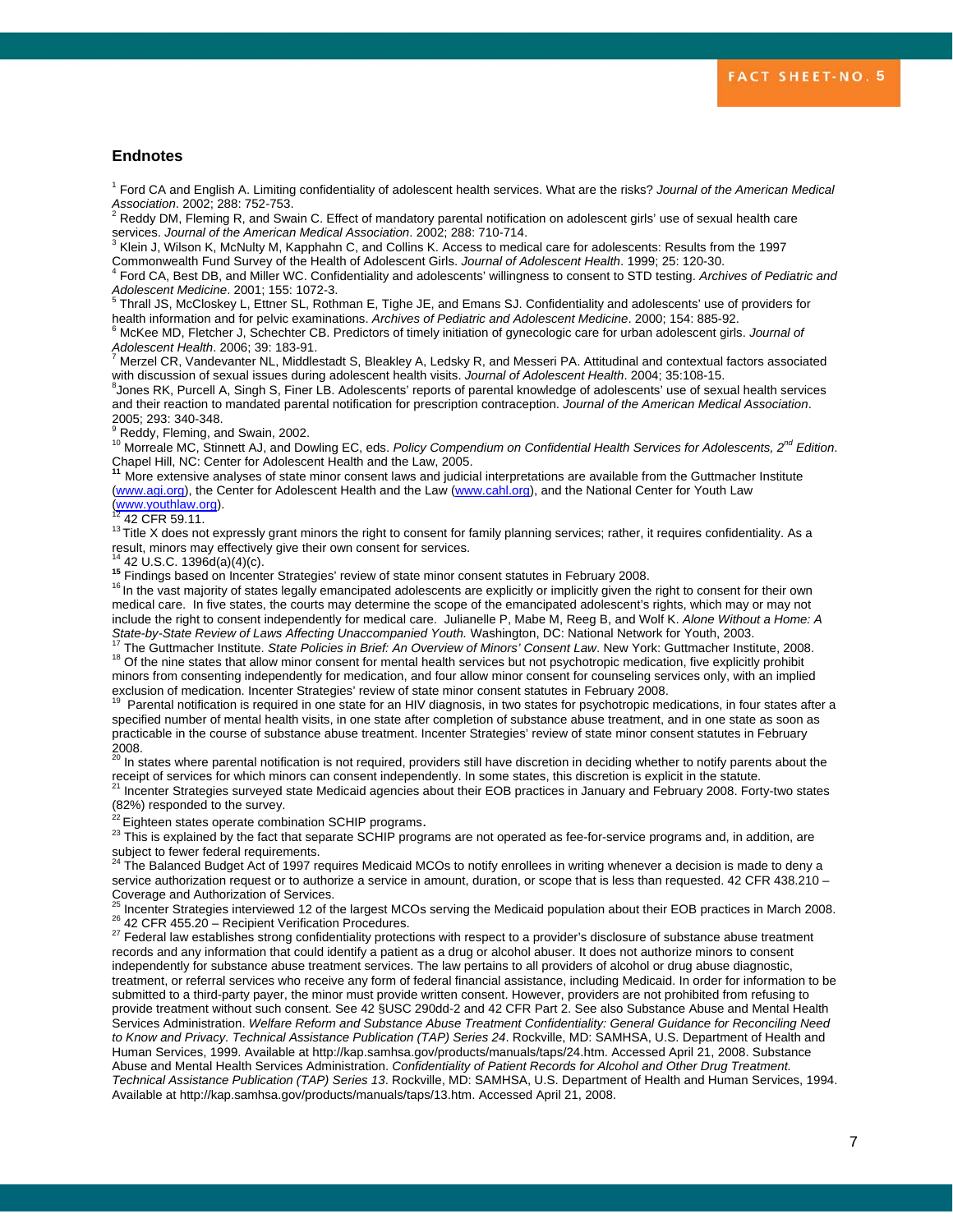<sup>28</sup> McManus MA, Shejavali K, and Fox HB. *Is the Health Care System Working for Adolescents? Perspectives from Providers in* Boston, Denver, San Francisco, and Houston. Washington, DC: Maternal and Child Health Policy Research Center, 2003.<br><sup>29</sup> Rainey DY, Brandon DP, and Krowchuk DP. Confidential billing accounts for adolescents in private prac *Adolescent Health*. 2000; 26: 389-91. 30 Ventura SJ, Abma JC, Mosher WD, and Henshaw SK. *Recent Trends in Teenage Pregnancy in the United States, 1990-2002*.

Atlanta, GA: National Center for Health Statistics, Centers for Disease Control and Prevention, 2007. Available at http://www.cdc.gov/nchs/products/pubs/pubd/hestats/teenpreg1990-2002/teenpreg1990-2002.htm. Accessed March 18, 2008.